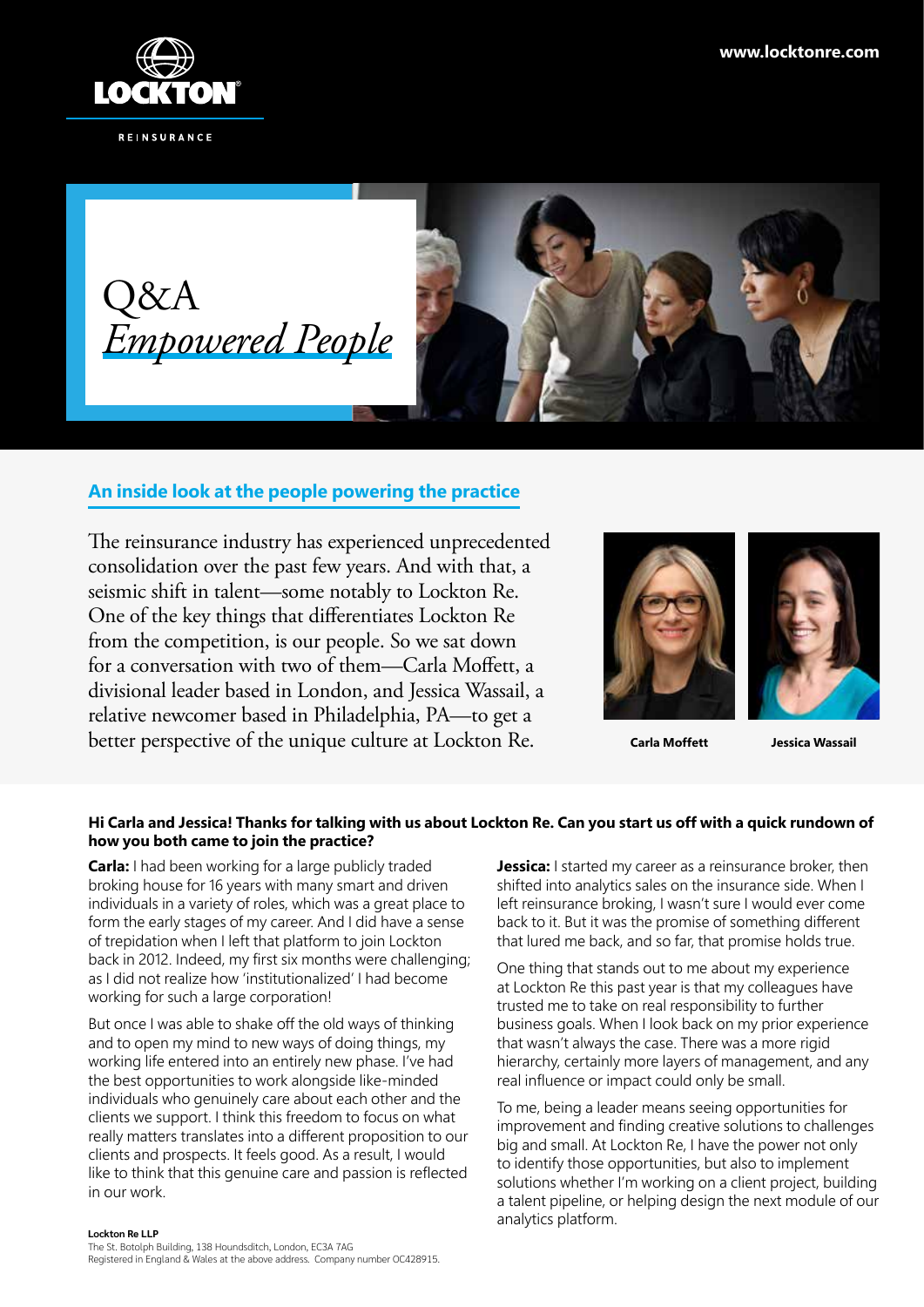*We are not striving to be another broker doing*  " *things the way they have always been done. We are pushing the boundaries of how decisions are made because we think there is a better way.*

 *– Jessica Wassail*

"

#### **How do you think Lockton Re is different from other reinsurance brokers?**

**Jessica:** Some might say our size puts us at a disadvantage relative to the resources other brokers can bring. But it's our size and flexibility that allows us to punch above our weight. We are not striving to be another broker doing things the way they have always been done. We are pushing the boundaries of how decisions are made because we think there is a better way. Being small allows us to move more nimbly than other brokers. We are not burdened by legacy systems which means we have the freedom and flexibility to develop next generation analytics tools that allow clients to make decisions faster and smarter. And we think that's what matters.

**Carla:** I am a strong believer in 'doing the right thing'; the DNA of our Lockton culture is grounded in this principle and really means something and inspires us in our commitment to our clients, each other and our communities. There is something that genuinely feels different in our approach. There are different business models for a broking entity—but what we offer is unique. We are all focused on providing a truly collaborative offering to our clients. Unencumbered by quarterly earnings pressure, we are free to deliver the best and most creative solutions.

**<sup>66</sup>** We are all focused on providing a truly collaborative offering to our clients. Un *collaborative offering to our clients. Unencumbered by quarterly earnings pressure, we are free to deliver the best and most creative solutions.*

*– Carla Moffett*



"